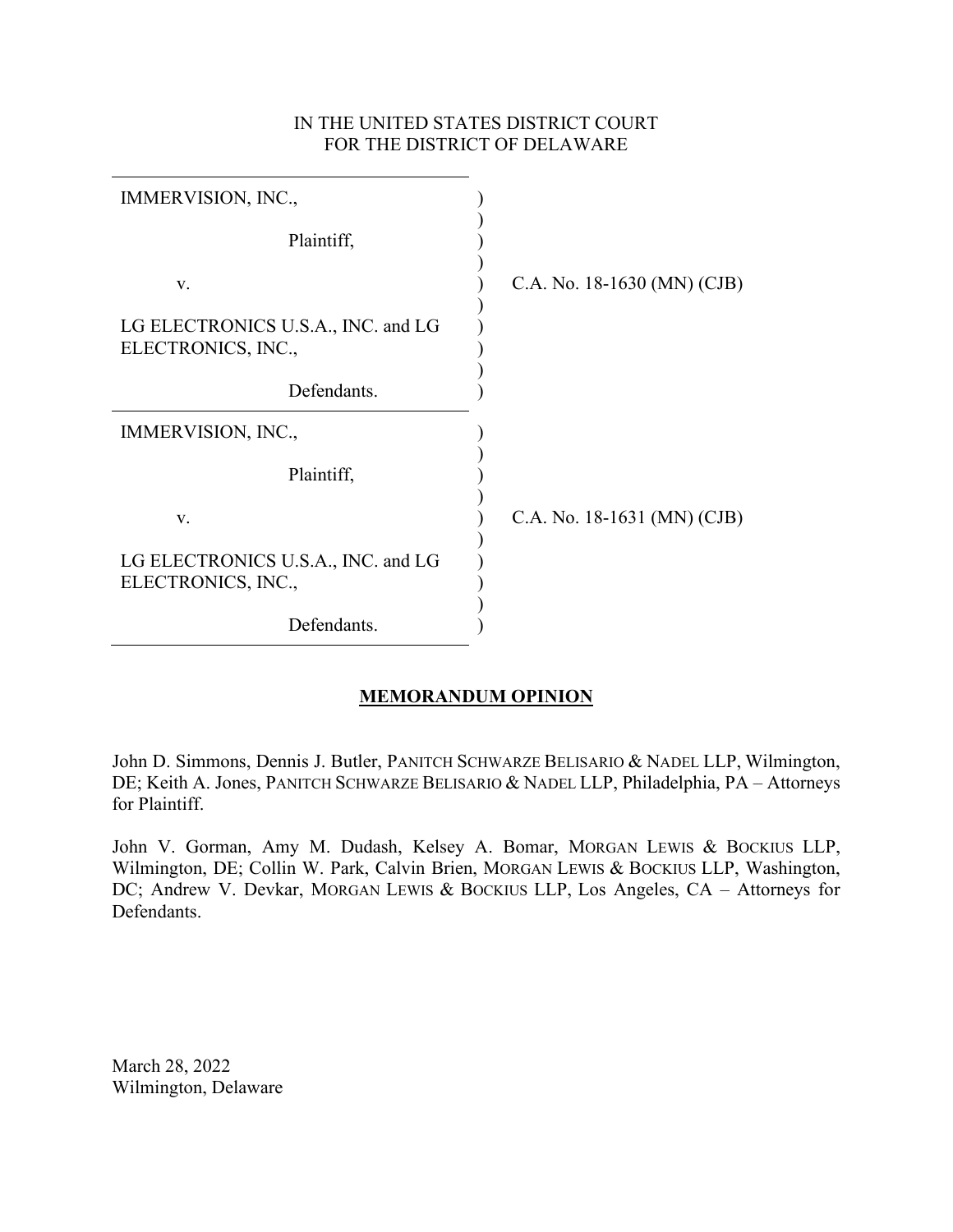**U.S. DISTRICT JUDGE:** 

On December 14, 2021, Magistrate Judge Burke issued a Report and Recommendation ("the Report") (C.A. No. 18-1630, D.I. 149; C.A. No. 18-1631, D.I. 147) recommending that the Court adopt constructions for disputed claim terms in U.S. Patent No. 6,844,990 ("the '990 Patent"). On December 23, 2021, Plaintiff Immervision, Inc. objected to the Report only as to the Report's construction of the "panoramic objective lens"/"objective lens"/"lens" term. (C.A. No. 18-1630, D.I. 150; C.A. No. 18-1631, D.I. 148). On January 13, 2022, Defendants LG Electronics U.S.A., Inc. and LG Electronics, Inc. (collectively, "Defendants" or "LG") responded to Plaintiff's objections. (C.A. No. 18-1630, D.I. 156; C.A. No. 18-1631, D.I. 154). On February 17, 2022, the Court held a hearing for the parties to make their arguments regarding the Plaintiff's objections ("the hearing"). (C.A. No. 18-1630, D.I. 160; C.A. No. 18-1631, D.I. 158).

The Court has reviewed the Report, the objections and the responses thereto, and has considered *de novo* the original claim construction briefing and supporting documents. *See, e.g.*, *St. Clair Intellectual Prop. Consultants, Inc. v. Matsushita Elec. Indus. Co.,* [691 F. Supp. 2d 538,](http://scholar.google.com/scholar?q=691%2Bf.%2Bsupp.%2B2d%2B538&btnG&hl=en&as_sdt=6)  [541-42 \(](http://scholar.google.com/scholar?q=691%2Bf.%2Bsupp.%2B2d%2B538&btnG&hl=en&as_sdt=6)D. Del. 2010); [28 U.S.C. § 636\(b\)\(l\);](http://www.google.com/search?q=28%2Bu.s.c.%2B%2B636(b)(l)) FED. R. CIV. P. [72\(b\)\(3\)](http://www.google.com/search?q=FRCP%2B72(b)(3)). For the reasons set forth below, the objections to the Report are SUSTAINED and the Court construes "panoramic objective lens"/"objective lens"/"lens" to mean "wide-angle objective lens."

#### **I. LEGAL STANDARDS**

"[T]he ultimate question of the proper construction of the patent [is] a question of law," although subsidiary fact-finding is sometimes necessary. *Teva Pharms. USA, Inc. v. Sandoz, Inc.,*  [135 S. Ct. 831, 837-38 \(](http://scholar.google.com/scholar?q=135%2Bs.%2Bct.%2B831&btnG&hl=en&as_sdt=6)2015). "[T]he words of a claim are generally given their ordinary and customary meaning [which is] the meaning that the term would have to a person of ordinary skill in the art in question at the time of the invention, i.e., as of the effective filing date of the patent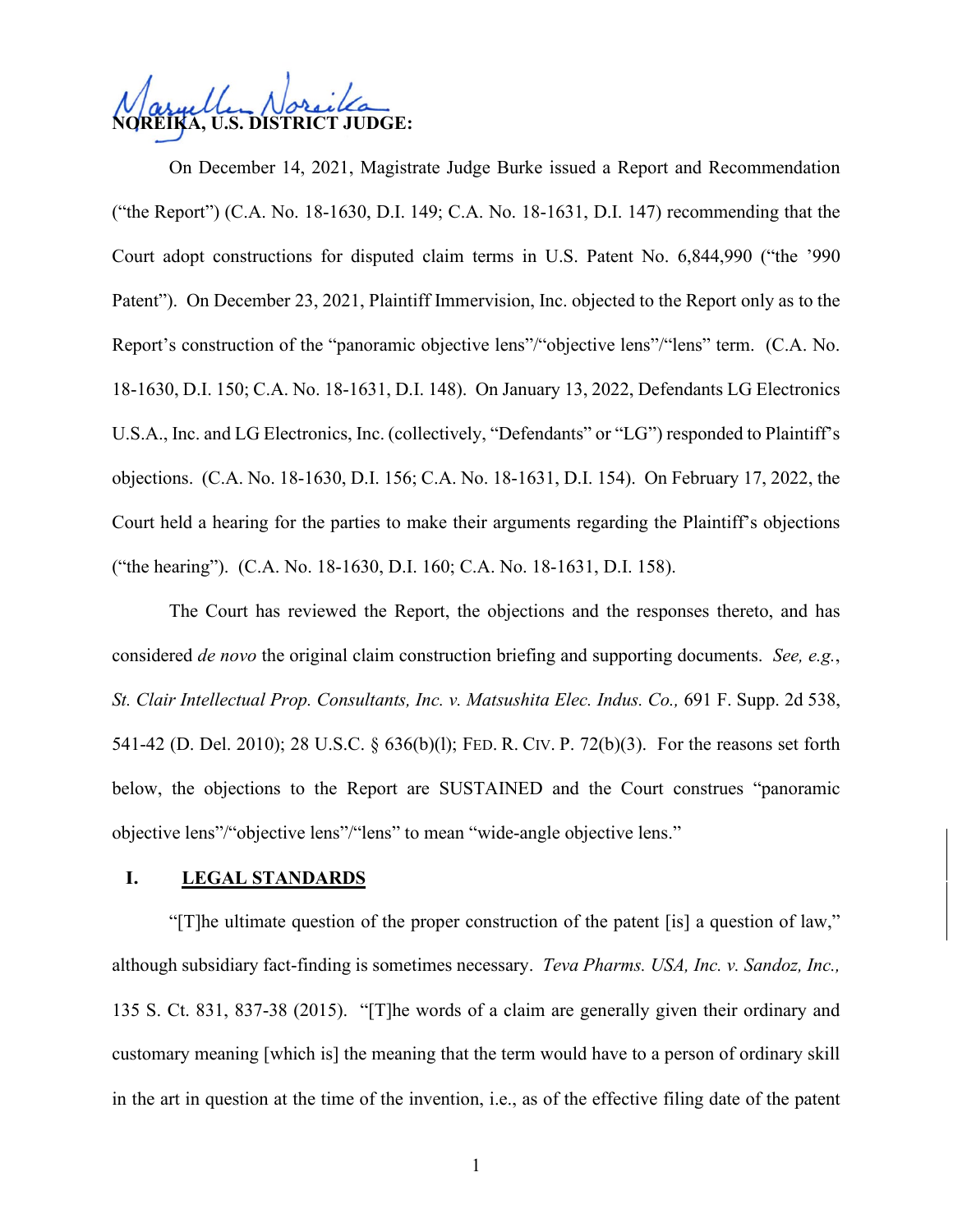application." *Phillips v. AWH Corp.,* [415 F.3d 1303, 1312-13 \(](http://scholar.google.com/scholar?q=415%2Bf.3d%2B1303&btnG&hl=en&as_sdt=6)Fed. Cir. 2005) (en banc) (internal citations and quotation marks omitted). Although "the claims themselves provide substantial guidance as to the meaning of particular claim terms," the context of the surrounding words of the claim also must be considered. *Id.* at 1314. "[T]he ordinary meaning of a claim term is its meaning to the ordinary artisan after reading the entire patent." *Id.* at 1321 (internal quotation marks omitted).

The patent specification "is always highly relevant to the claim construction analysis . . . [as] it is the single best guide to the meaning of a disputed term." *Vitronics Corp. v. Conceptronic, Inc.,* [90 F.3d 1576, 1582 \(](http://scholar.google.com/scholar?q=90%2Bf.3d%2B1576&btnG&hl=en&as_sdt=6)Fed. Cir. 1996). It is also possible that "the specification may reveal a special definition given to a claim term by the patentee that differs from the meaning it would otherwise possess. In such cases, the inventor's lexicography governs." *Phillips,* [415 F.3d at](http://scholar.google.com/scholar?q=415%2Bf.3d%2B1303&btnG&hl=en&as_sdt=6) [1316.](http://scholar.google.com/scholar?q=415%2Bf.3d%2B1303&btnG&hl=en&as_sdt=6) "Even when the specification describes only a single embodiment, [however,] the claims of the patent will not be read restrictively unless the patentee has demonstrated a clear intention to limit the claim scope using words or expressions of manifest exclusion or restriction." *Hill-Rom Servs., Inc. v. Stryker Corp.,* [755 F.3d 1367, 1372](http://scholar.google.com/scholar?q=755%2Bf.3d%2B%2B1367&btnG&hl=en&as_sdt=6) (Fed. Cir. 2014) (internal quotation marks omitted) (quoting *Liebel-Flarsheim Co. v. Medrad, Inc.,* [358 F.3d 898, 906 \(](http://scholar.google.com/scholar?q=358%2Bf.3d%2B898&btnG&hl=en&as_sdt=6)Fed. Cir. 2004)).

In addition to the specification, a court "should also consider the patent's prosecution history, if it is in evidence." *Markman v. Westview Instruments, Inc.,* [52 F.3d 967,980 \(](http://scholar.google.com/scholar?q=52%2Bf.3d%2B967&btnG&hl=en&as_sdt=6)Fed. Cir. 1995) (en banc), *aff'd,* [517 U.S. 370 \(](http://scholar.google.com/scholar?q=517%2Bu.s.%2B370&btnG&hl=en&as_sdt=6)1996). The prosecution history, which is "intrinsic evidence, . . . consists of the complete record of the proceedings before the PTO [Patent and Trademark Office] and includes the prior art cited during the examination of the patent." *Phillips,* [415 F.3d](http://scholar.google.com/scholar?q=415%2Bf.3d%2B1303&btnG&hl=en&as_sdt=6) [at 1317.](http://scholar.google.com/scholar?q=415%2Bf.3d%2B1303&btnG&hl=en&as_sdt=6) "[T]he prosecution history can often inform the meaning of the claim language by demonstrating how the inventor understood the invention and whether the inventor limited the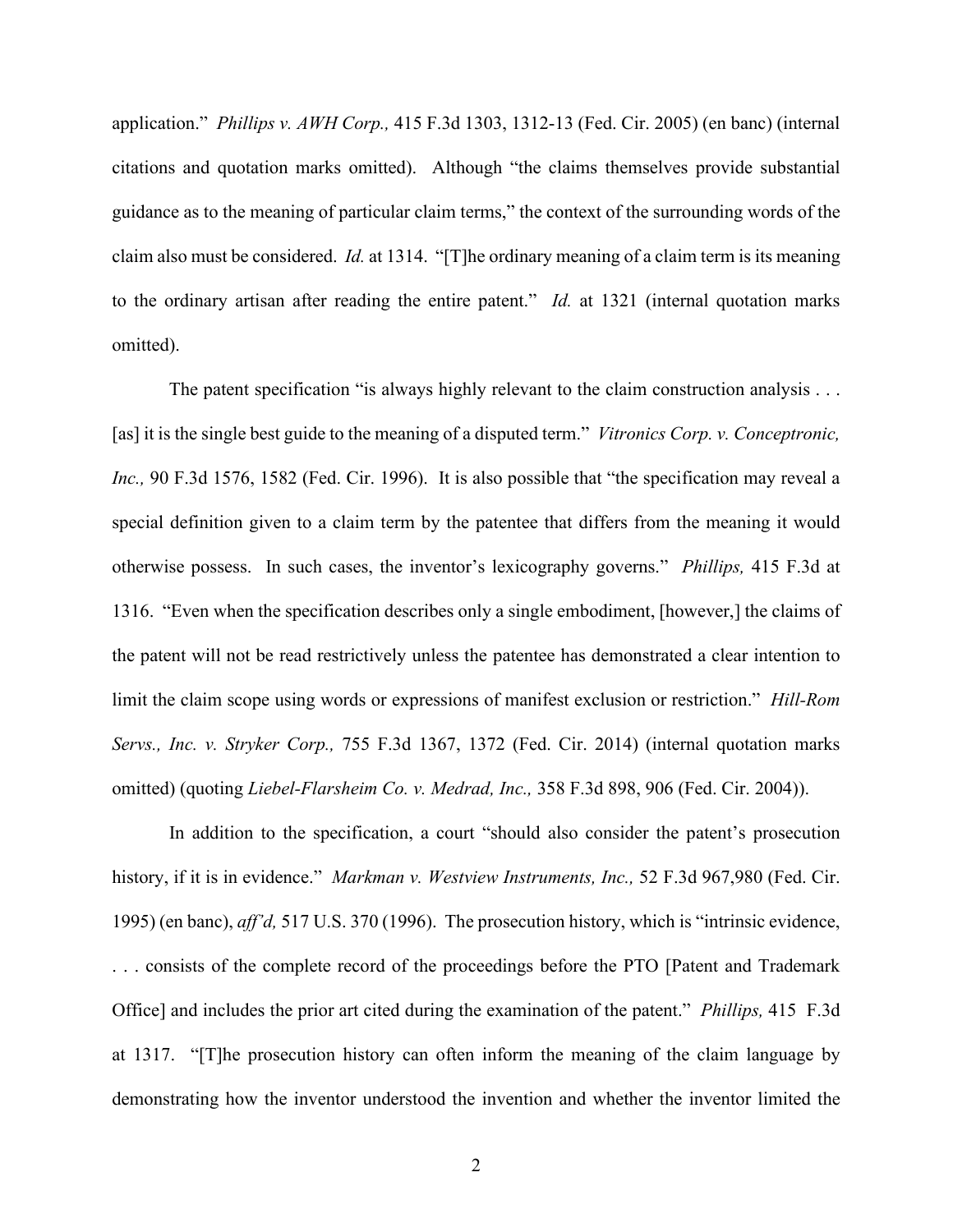invention in the course of prosecution, making the claim scope narrower than it would otherwise be." *Id*.

In some cases, courts "will need to look beyond the patent's intrinsic evidence and to consult extrinsic evidence in order to understand, for example, the background science or the meaning of a term in the relevant art during the relevant time period." *Teva,* [135 S. Ct. at 841.](http://scholar.google.com/scholar?q=135%2Bs.%2Bct.%2B831&btnG&hl=en&as_sdt=6) Extrinsic evidence "consists of all evidence external to the patent and prosecution history, including expert and inventor testimony, dictionaries, and learned treatises." *Markman,* [52 F.3d](http://scholar.google.com/scholar?q=52%2Bf.3d%2B967&btnG&hl=en&as_sdt=6) [at 980.](http://scholar.google.com/scholar?q=52%2Bf.3d%2B967&btnG&hl=en&as_sdt=6) Expert testimony can be useful "to ensure that the court's understanding of the technical aspects of the patent is consistent with that of a person of skill in the art, or to establish that a particular term in the patent or the prior art has a particular meaning in the pertinent field." *Phillips*, [415 F.3d at 1318.](http://scholar.google.com/scholar?q=415%2Bf.3d%2B1303&btnG&hl=en&as_sdt=6) Nonetheless, courts must not lose sight of the fact that "expert reports" and testimony [are] generated at the time of and for the purpose of litigation and thus can suffer from bias that is not present in intrinsic evidence." *Id*. Overall, although extrinsic evidence "may be useful to the court," it is "less reliable" than intrinsic evidence, and its consideration "is unlikely to result in a reliable interpretation of patent claim scope unless considered in the context of the intrinsic evidence." *Id* at 1318-19. Where the intrinsic record unambiguously describes the scope of the patented invention, reliance on any extrinsic evidence is improper. *See Pitney Bowes, Inc. v. Hewlett-Packard Co.,* [182 F.3d 1298, 1308 \(](http://scholar.google.com/scholar?q=182%2Bf.3d%2B1298&btnG&hl=en&as_sdt=6)Fed. Cir. 1999) (citing *Vitronics,* [90 F.3d at 1583\)](http://scholar.google.com/scholar?q=90%2Bf.3d%2B1576&btnG&hl=en&as_sdt=6).

#### **II. THE COURT'S RULING**

The Court's ruling regarding the disputed term of the '990 Patent was announced from the bench at the conclusion of the hearing as follows:

> Thank you for the arguments today. They are really helpful to us and we appreciate that. We are here to address Plaintiff's objections to Judge Burke's December 14, 2021 Report and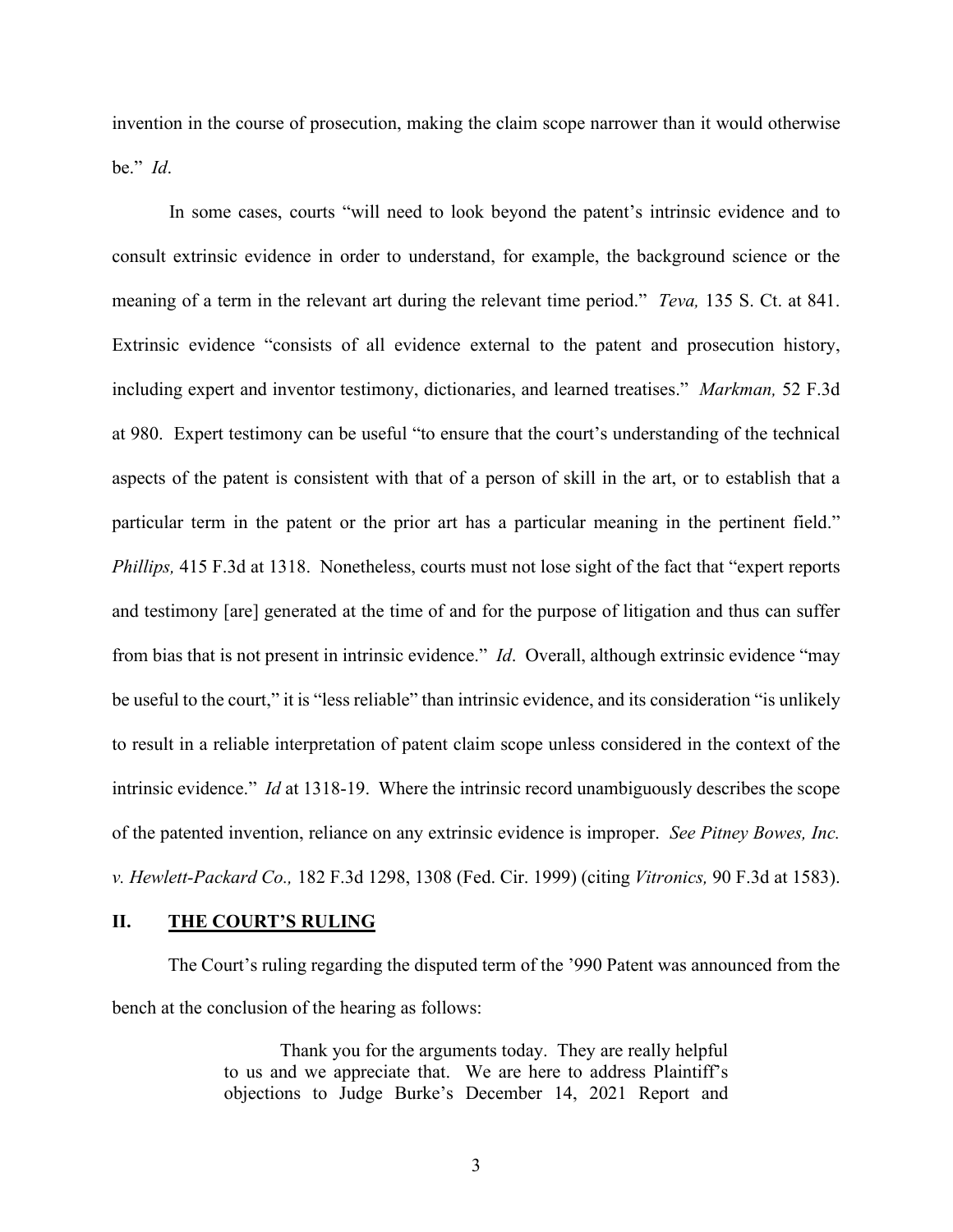Recommendation,[[1\]](#page-4-0) which construed two terms of the '990 Patent.<sup>[[2](#page-4-1)]</sup> The first term is actuality three different terms – "panoramic objective lens"/"objective lens"/"the lens" – all of which the parties agree have the same meaning. The second is "optical means for projecting a panorama into an image plane of the objective lens." Plaintiff only objects to the construction of the first of those terms.

As to the construction of the second of those – "optical means for projecting a panorama into an image plane of the objective lens" – having no objections and finding no clear error on the face of the record, I will adopt Judge Burke's construction for the reasons stated in the Report. That term will be construed to be a means-plus-function term. The function is "projecting a panorama into an image plane of the objective lens." The corresponding structure is "a series of optical elements, as disclosed in the specification at column 16, line 5 through column 18, line 15 and Figures 15 through 18, and equivalents thereof."

I am also prepared to rule on Plaintiff's objections to the first term and determine the construction of that term de novo. I will not be issuing a written opinion, but I will issue an order stating my rulings. I want to emphasize before I announce my decisions that although I am not issuing a written opinion, we have followed a full and thorough process before making the decisions I am about to state. I have reviewed the patent in dispute. I have also reviewed the objections and response to the objections, the joint claim construction brief, the expert declarations, hearing transcripts, discovery filings, scientific publications, inter partes review documents, and dictionaries that the Parties cite. We have also had argument here today. All of that has been carefully considered.

As to my ruling, I am not going to read into the record my understanding of claim construction law and definiteness. I have a legal standard section that I have included in earlier opinions, including recently in *United States of America v. Gilead Sciences,*  Inc., No. 19-210[3](#page-4-2).<sup>[3]</sup> I incorporate that law and adopt it into my ruling today, and I will also set it out in the order that I issue.

<span id="page-4-0"></span><sup>&</sup>lt;sup>1</sup> (C.A. No. 18-1630, D.I. 149; C.A. No. 18-1631, D.I. 147).

<span id="page-4-1"></span><sup>&</sup>lt;sup>2</sup> United States Patent No. 6,844,990.

<span id="page-4-2"></span><sup>3</sup> (C.A. No. 19-2103, D.I. 186).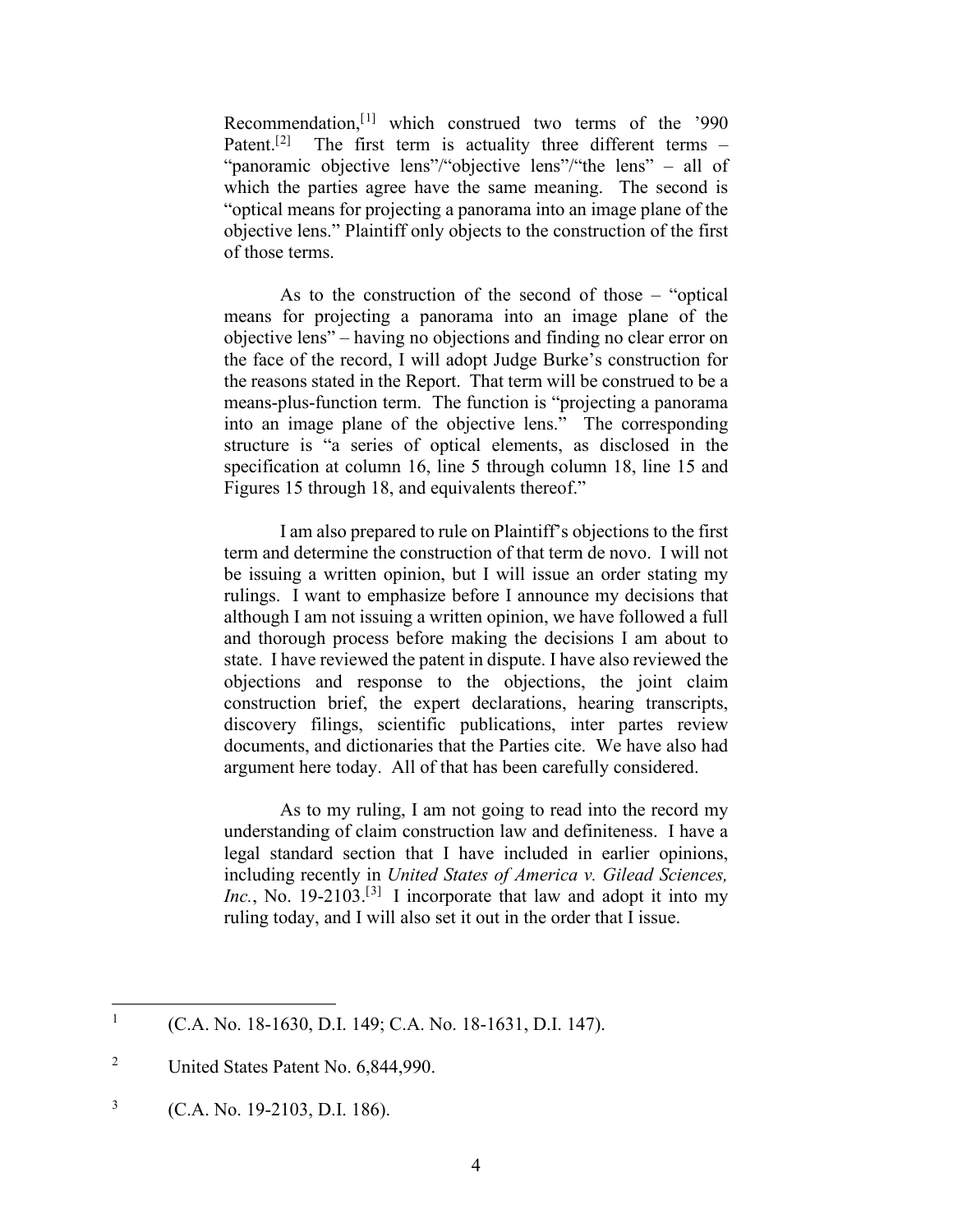Let me start with a little history. These related cases have been referred to Judge Burke to hear and resolve all pretrial matters. On July 30, 2021, the Parties filed a Joint Claim Construction Brief, in which each side included its position regarding how "panoramic objective lens" should be construed.[[4](#page-5-0)] Plaintiff proposed the construction "wide-angle objective lens." Defendants proposed "a super-wide or ultra-wide angle objective lens, e.g., a fisheye lens." As Judge Burke noted, the '990 patent does not use the terms relied on in either parties' proposed construction, but notwithstanding that, "[t]he parties agree[d] that the term should be defined by the field of view of the lens" and the real dispute was "over the breadth of that field of view." $[5]$  $[5]$  After reviewing the patent and the arguments, he recommended construing "panoramic objective lens" to mean "a lens having an angular aperture on the order of 180 degrees, such as a fisheye lens."

Plaintiff filed objections, asserting that the Report's recommended construction is too narrow because it "encompass[es] only lenses having a field of view on the order of 180 degrees, such as a fisheye lens."[[6\]](#page-5-2) So now I have before me a few proposed constructions – Judge Burke's construction, which is "a lens having an angular aperture on the order of 180 degrees, such as a fisheye lens,["] Plaintiff's construction, which is "a wide-angle objective lens" and Defendants' original construction, which is "a super-wide or ultra-wide angle objective lens, e.g., a fisheye lens." And I think I also have a proposal that the plain and ordinary meaning will suffice and no construction is needed.

For reasons I will discuss in a moment, I do not believe it is appropriate to read the 180 degree requirement into the claims and I am not going to adopt the construction recommended in the Report. I also think that adopting an unstated plain and ordinary meaning is not going to be useful as it will likely mean that this issue arises again later. As for the other proposals, the parties agree that superwide, ultra-wide and fisheye lenses are each classes of wide-angle objective lenses.

I have considered the objected to portions of the Report de novo and am going to sustain Plaintiff's objections and construe "panoramic objective lens" to mean "wide-angle objective lens."

<span id="page-5-0"></span><sup>4</sup> (C.A. No. 18-1630, D.I. 115 at 11-26).

<span id="page-5-1"></span> $5$  (C.A. No. 18-1630, D.I. 149 at 4).

<span id="page-5-2"></span><sup>&</sup>lt;sup>6</sup> (C.A. No. 18-1630, D.I. 150 at 1).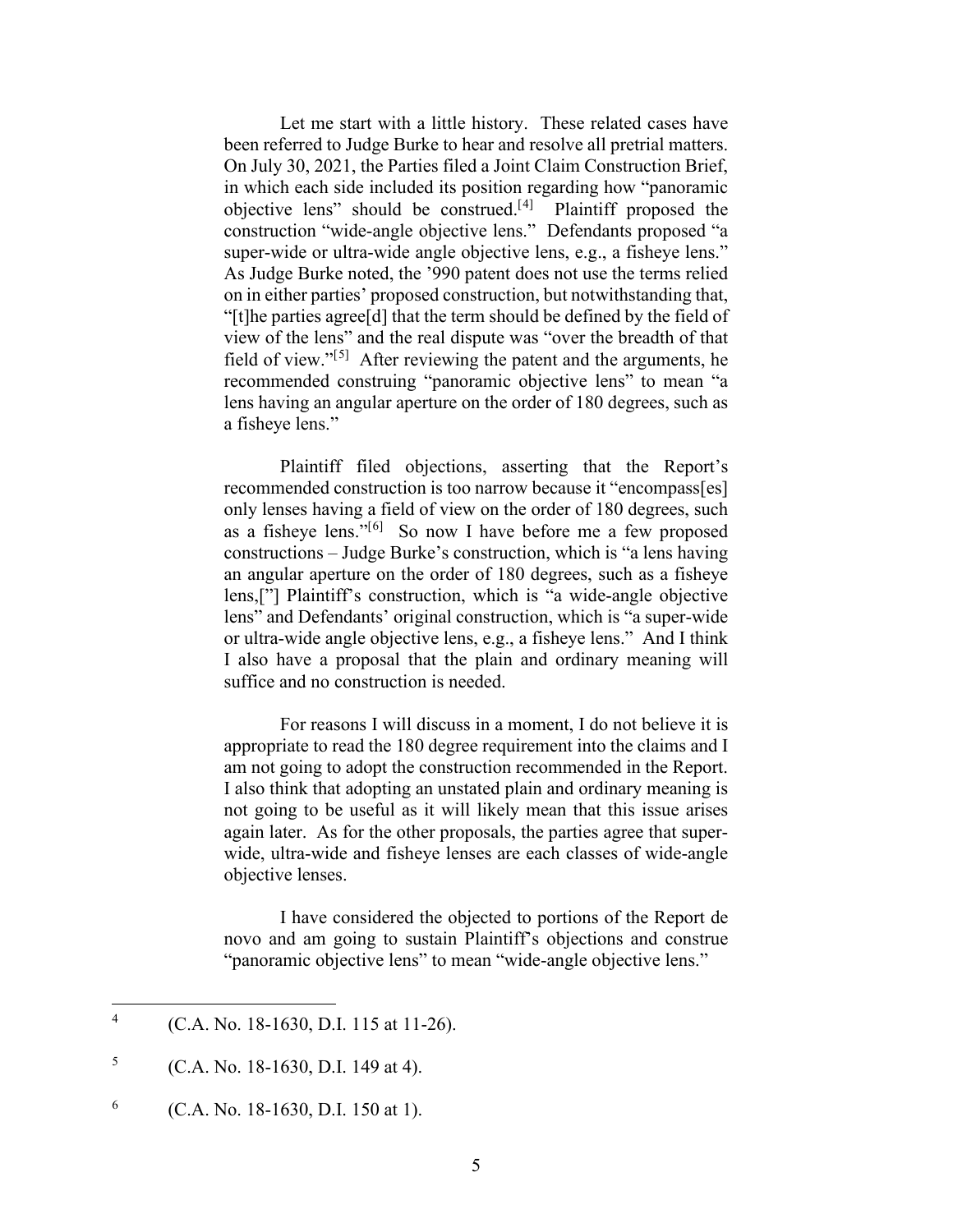This construction is supported by the intrinsic evidence. The '990 Patent describes "produc[ing] panoramic photographs by means of a panoramic objective lens" $[7]$  $[7]$  $[7]$  and includes embodiments in which the panoramic objective lens "ha[s] an angular aperture on the order of  $\frac{1}{80}$  $\frac{1}{80}$  $\frac{1}{80}$  degrees."<sup>[8]</sup> These embodiments, however, are just that – embodiments. I do not see them as the patentee "act[ing] as his own lexicographer and clearly set[ting] forth a definition of the disputed claim term<sup> $n[9]$  $n[9]$  $n[9]$ </sup> such that all panoramic objective lens covered by the patent must have an angular aperture on the order of 180 degrees. Thus, "although the specification . . . describes very specific embodiments of the [panoramic objective lens having an angular aperture on the order of 180 degrees], [I must not] confin[e] the claims to those embodiments." $[10]$  $[10]$  $[10]$ 

Additionally, the '990 Patent contemplates a panoramic objective lens with an angular aperture that is less than 180 degrees. In column 1 beginning at line 46, the '990 Patent describes the "classical steps of transforming [image points from a] twodimensional panoramic image into ... [image points in] a threedimensional space." $[11]$  $[11]$  $[11]$  The patent then states that, following the three-dimensional transformation, "[t]hese image points form a hemisphere . . . when the panoramic objective lens used has an aperture of 180 degrees, otherwise a portion of a hemisphere." $[12]$  $[12]$  $[12]$ The parties dispute whether this reference to "a portion of a hemisphere" contemplates a panoramic objective lens having an aperture of less than 180 degrees. It is my determination that it does. Although a lens having an angular aperture of 180 degrees would result in image points that form a hemisphere, lenses with smaller angular apertures would result in image points forming threedimensional spaces that are only "portion[s] of a hemisphere" as the '990 Patent describes. I do not find that the following sentence, which runs from column 1, line 64 to column 2, line 3, relates to the '990 Patent's description of the shape of the three-dimensional space that is formed; instead, this sentence refers to how the alreadyformed three-dimensional space is conveyed to an observer.

<span id="page-6-1"></span><span id="page-6-0"></span> $^{7}$  ('990 Patent at 3:66-4:3).

<sup>8</sup> ('990 Patent at 1:17-19).

<span id="page-6-2"></span><sup>9</sup> *CCS Fitness, Inc. v. Brunswick Corp.*, 288 F.3d 1359, 1366 (Fed. Cir. 2002).

<span id="page-6-3"></span><sup>10</sup> *Phillips v. AWH Corp.*, 415 F.3d 1303, 1323 (Fed. Cir. 2005).

<span id="page-6-4"></span><sup>&</sup>lt;sup>11</sup> ('990 Patent at 1:46-60).

<span id="page-6-5"></span><sup>&</sup>lt;sup>12</sup> ('990 Patent at 1:61-64).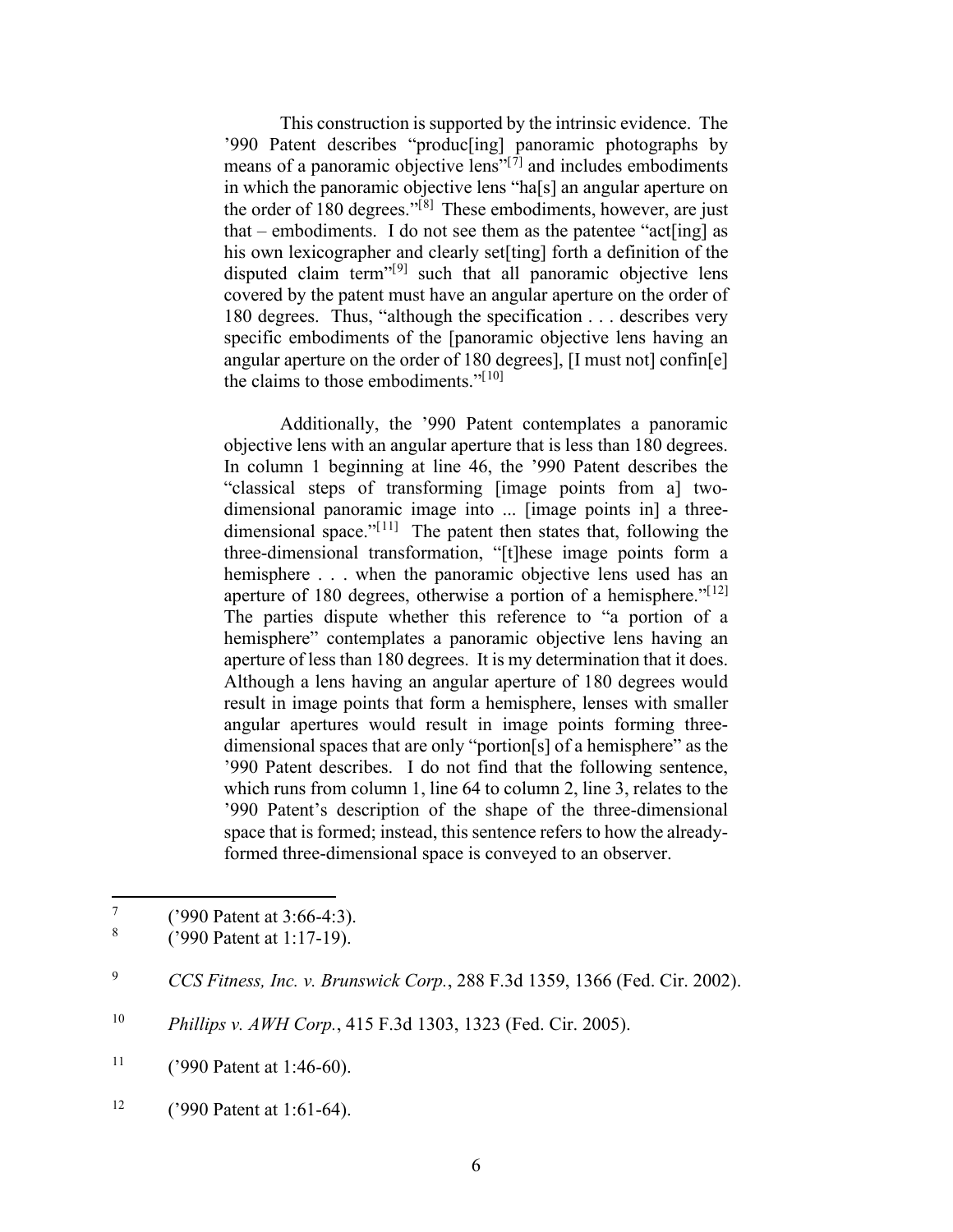Defendants rely on column 3, lines 43 to 61 to support their arguments that the field of view of the invention must be 180 degrees. I do not read this as language that limits the panoramic objective lens of the invention to only be one on the order of 180 degrees. It simply notes an exemplary application of a camera installed against a wall or on a ceiling.

In sum, the '990 Patent describes panoramic objective lenses as lenses that are capable of capturing panoramic images, and also describes embodiments, but it does not define panoramic objective lenses as being restricted to a particular angular aperture.

I recognize that, during inter partes review of the '990 Patent, the Board construed "panoramic objective lens" to mean "a super-wide or ultra-wide objective lens." The Board did not do any analysis, and appeared to rely on the fact that Plaintiff did not object to it "solely for purposes of [its] Response" to the Petition.<sup>[[13](#page-7-0)]</sup> The arguments presented to me, however, are different from those presented to the Board. Moreover, as I think Defendants' counsel agreed today, Defendants' arguments that a person of skill in the art would recognize that the disclosures in Tada meet the "panoramic objective lens" element of the claims are inconsistent with reading a 180 degree limitation into the term.<sup>[[14](#page-7-1)]</sup>

My construction is also supported by the extrinsic evidence presented. "While extrinsic evidence can shed useful light on the relevant art . . . it is less significant than the intrinsic record in determining the legally operative meaning of claim language." $[15]$  $[15]$  $[15]$ Relevant extrinsic evidence in this case includes the experts' declarations, scientific publications, and dictionary definitions that the parties submitted. Regarding dictionary definitions, the Court is "free to . . . 'rely on dictionary definitions when construing claim terms, so long as the dictionary definition does not contradict any

<span id="page-7-0"></span><sup>&</sup>lt;sup>13</sup> (D.I. 150, Ex. C (Final Written Decision) at 11).

<span id="page-7-1"></span><sup>&</sup>lt;sup>14</sup> Before the Board, Defendant LG Electronics Inc. relied on U.S. Patent No. 5,861,999 ("Tada") as prior art. (D.I. 150 at Ex. A, pp. 19-20). Defendant LG Electronics Inc. argued that Tada's disclosure of "a super wide angle lens system [with] an angle of view of approximately 120° to 140°" renders the claimed "panoramic objective lens" obvious. (D.I. 150 at Ex. A, pp. 33-34). This argument is inconsistent with the Report's recommendation that "panoramic objective lens" be construed to mean "a lens having an angular aperture on the order of 180 degrees, such as a fisheye lens."

<span id="page-7-2"></span><sup>15</sup> *Phillips v. AWH Corp.*, 415 F.3d 1303, 1323 (Fed. Cir. 2005).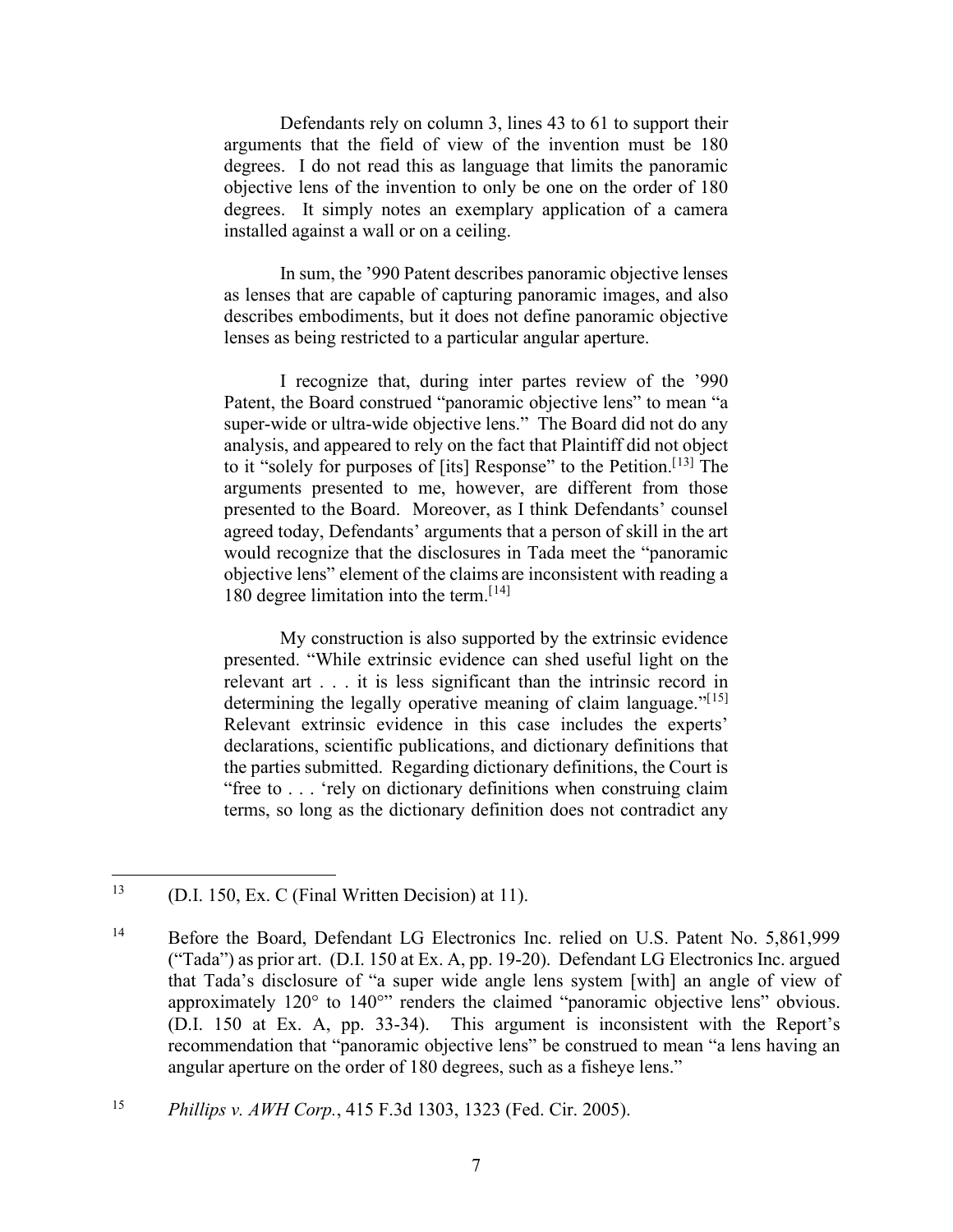definition found in or ascertained by a reading of the patent  $documents.$ "<sup>[[16\]](#page-8-0)</sup>

Here, Plaintiff's expert opined that "panoramic objective lens" should be construed as ["]wide-angle objective lens." $[17]$  $[17]$  And the McGraw-Hill Dictionary of Scientific and Technical Terms submitted by Plaintiff defines "panoramic" as "pertaining to a lens or optical instrument that has a wide field of view."<sup>[[18\]](#page-8-2)</sup>

Defendants' expert opined that "panoramic objective lens" should be construed more narrowly as "a super-wide or ultra-wide angle objective lens" – which as I've already noted everyone agrees are classes of wide-angle lenses. Defendants' expert's opinions, however, are not based on whether those terms have a particular meaning to a person of ordinary skill in the  $art$ ,  $[19]$  $[19]$  but rather focus on the embodiments in the '990 Patent's specification.[[20\]](#page-8-4) I have, however, already determined that the intrinsic evidence, including the embodiments addressed by Defendants' expert, does not support narrowing the claim term as Defendants propose.

Thus, I will adopt Plaintiff's construction and conclude that "panoramic objective lens" means "wide-angle objective lens" as that term would be understood by a person of ordinary skill. I am not specifically reading in any particular field of view limitations to that as I do not believe claim construction requires the specific bounds of the angular field of view be explicitly defined. Instead, whether a given lens – whether in the prior art or an accused product – is covered by the panoramic objective lens claimed is a factual issue, i.e., whether a person of ordinary skill in the art would consider a particular lens to be a panoramic objective lens as it has been construed. That being said, let me try to cut off a Daubert motion by saying that I do not expect to see a non-infringement argument from Defendants or validity argument from the Plaintiff that the patent requires the lenses to be limited to those around 180 degrees because of the embodiments. I have rejected that argument.

<span id="page-8-4"></span><sup>20</sup> (D.I. 116, Chipman Dec. ¶¶38-48).

<span id="page-8-0"></span><sup>16</sup> *Phillips v. AWH Corp.*, 415 F.3d 1303, 1322-1323 (Fed. Cir. 2005) (quoting *Vitronics Corp. v. Conceptronic*, Inc., 90 F.3d 1576, 1584 n. 6 (Fed. Cir. 1996)).

<span id="page-8-2"></span><span id="page-8-1"></span><sup>&</sup>lt;sup>17</sup> (D.I. 116, Aikens Dec. ¶16-24).

<sup>18</sup> (D.I. 116, Ex. D (dictionary), Aikens Rebuttal Dec. ¶17).

<span id="page-8-3"></span> $19$  Neither party has suggested any differences in the definitions of a person or ordinary skill in the art that are relevant to the issues currently before me.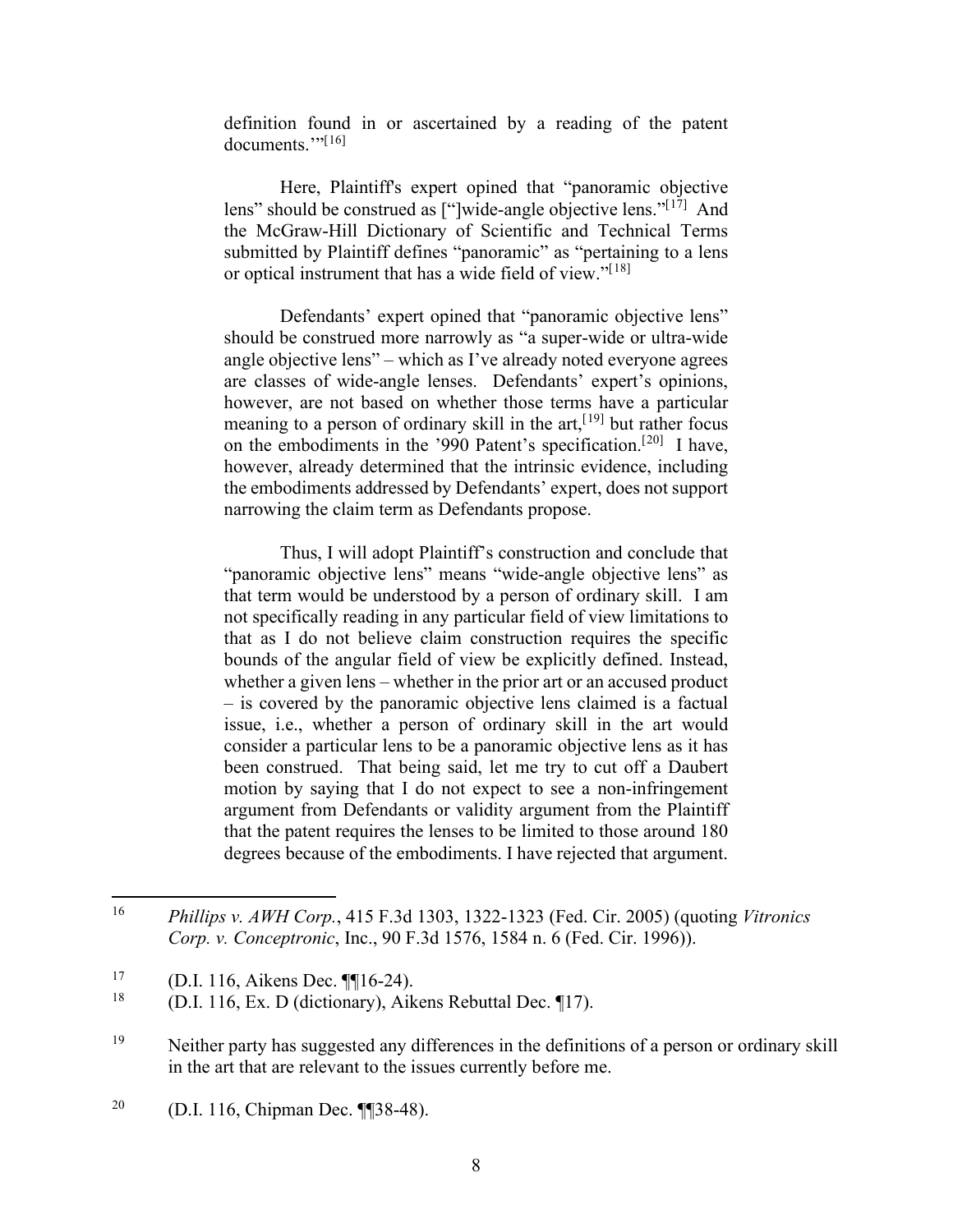That may be an issue for appeal, but it is not an argument that I expect to see in infringement or validity opinions.

So, having considered the Parties' briefing and arguments here today, I will sustain Plaintiff's objections and construe "panoramic objective lens" to mean "wide-angle objective lens."

(C.A. No. 18-1630, D.I. 160).

### **III. CONCLUSION**

For the foregoing reasons, Plaintiff's objections are SUSTAINED and the Report is

ADOPTED-IN-PART. An appropriate order will follow.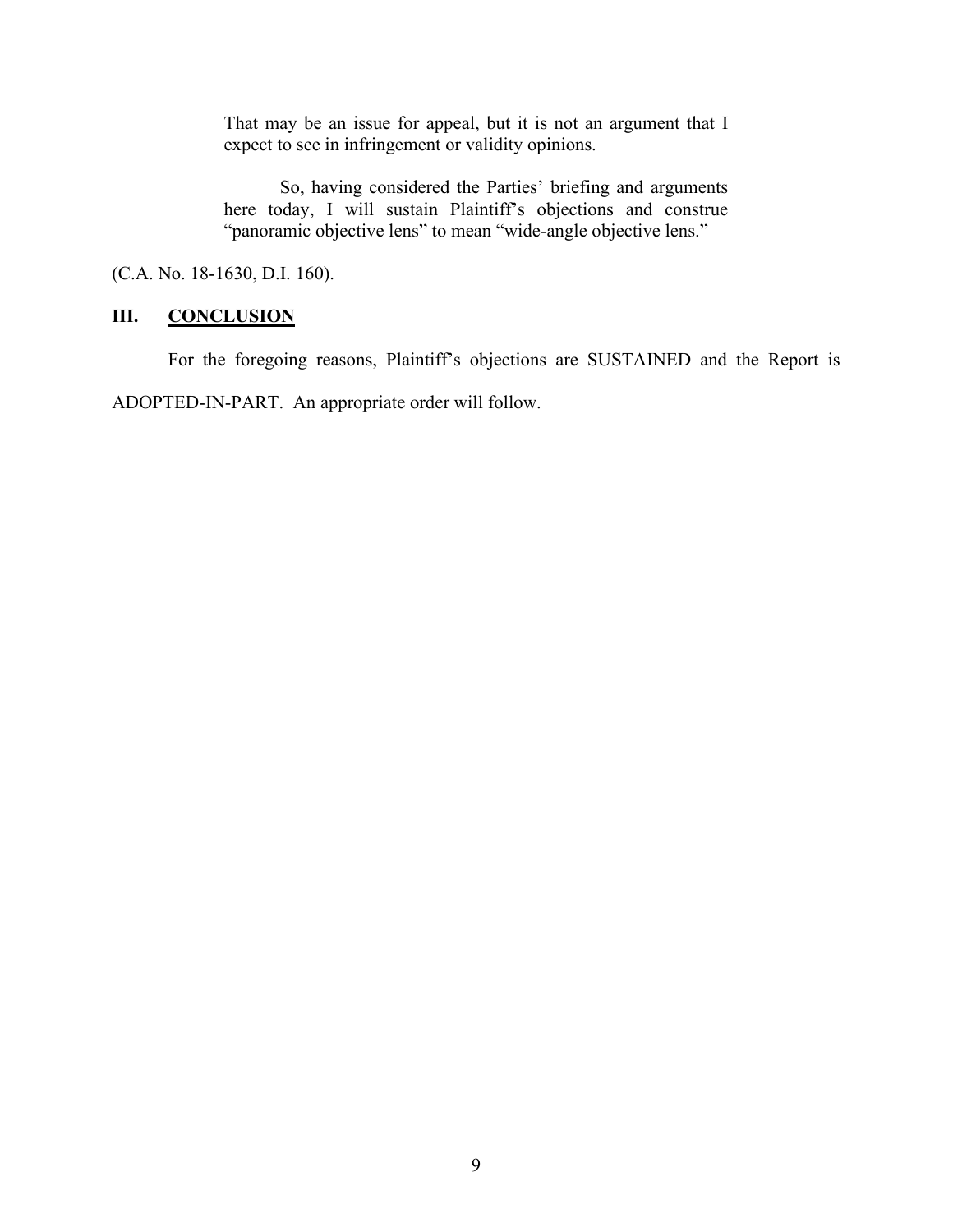## IN THE UNITED STATES DISTRICT COURT FOR THE DISTRICT OF DELAWARE

| IMMERVISION, INC.,                                       |                             |
|----------------------------------------------------------|-----------------------------|
| Plaintiff,                                               |                             |
| V.                                                       | C.A. No. 18-1630 (MN) (CJB) |
| LG ELECTRONICS U.S.A., INC. and LG<br>ELECTRONICS, INC., |                             |
| Defendants.                                              |                             |
| IMMERVISION, INC.,                                       |                             |
| Plaintiff,                                               |                             |
| V.                                                       | C.A. No. 18-1631 (MN) (CJB) |
| LG ELECTRONICS U.S.A., INC. and LG<br>ELECTRONICS, INC., |                             |
| Defendants.                                              |                             |

### **ORDER**

At Wilmington, this 28th day of March 2022, for the reasons set forth in the Memorandum

Opinion issued on this date, IT IS HEREBY ORDERED that:

1. Plaintiff's Rule 72 Objections to the Report and Recommendation Regarding Claim

Construction (C.A. No. 18-1630, D.I. 150; C.A. No. 18-1631, C.A. No. 148) are SUSTAINED.

2. The Report and Recommendation regarding claim construction is ADOPTED-IN-

PART. As such, the Court construes the disputed claim terms as follows:

- 1. "panoramic objective lens"/"objective lens"/"lens" means "wide-angle objective lens";
- 2. "optical means for projecting a panorama into an image plane of the objective lens" is a means plus function term, where the function is "projecting a panorama into an image plane of the objective lens" and the corresponding structure is "a series of